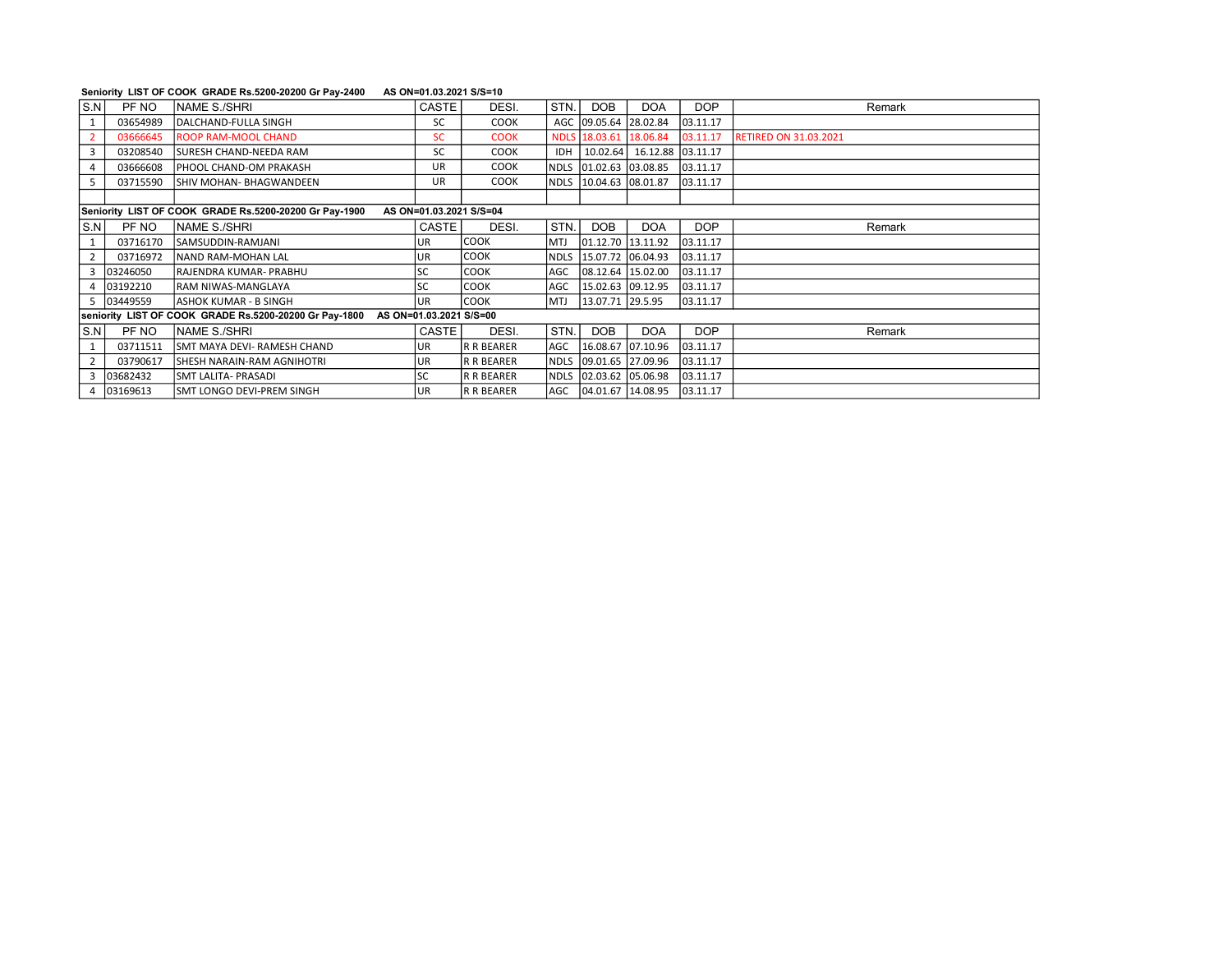| seniority LIST OF R R BEARER GRADE Rs.5200-20200 Gr Pay-1800<br>AS ON=01.03.2021 S/S=24 |          |                                        |           |                   |             |                        |            |            |                                                     |
|-----------------------------------------------------------------------------------------|----------|----------------------------------------|-----------|-------------------|-------------|------------------------|------------|------------|-----------------------------------------------------|
| S.N                                                                                     | PF NO    | NAME S./SHRI                           | CASTE     | DESI.             | STN.        | <b>DOB</b>             | <b>DOA</b> | <b>DOP</b> | Remark                                              |
|                                                                                         | 01610323 | PARSHU RAM-KISHAN LAL                  | UR        | R R BEARER        |             | NDLS 30.11.59 17.12.98 |            | 01.01.06   |                                                     |
|                                                                                         | NP001466 | INAWAL KISHOR - BHAGWAN SINGH          | <b>SC</b> | R R BEARER        | <b>IDH</b>  | 01.01.89 20.08.08      |            | 20.08.08   |                                                     |
| 3                                                                                       | NP001464 | <b>SMT SUBHARDA</b>                    | UR        | <b>R R BEARER</b> | Іірн        | 05.11.63 22.08.08      |            | 22.08.08   |                                                     |
| 4                                                                                       | NP001467 | VIJAY SINGH-MANGU                      | UR        | <b>R R BEARER</b> | <b>IMJT</b> | 16.07.74 01.09.08      |            | 01.09.08   |                                                     |
| 5.                                                                                      | 03011173 | IISLAMI -CHAND KHAN                    | UR        | <b>R R BEARER</b> | IMTJ        | 15.02.64 01.10.09      |            | 01.10.09   |                                                     |
| 6                                                                                       | NP003417 | BABU RAM GANGWAR-SREE RAM              | OBC       | R R BEARER        | lagc.       | 05.04.67 05.11.12      |            | 05.11.12   |                                                     |
| $\overline{7}$                                                                          | NP004813 | İGAINDA LAL-RAKHHYA PAL                | OBC       | <b>R R BEARER</b> | IMTJ        | 17.03.95 16.01.14      |            | 16.01.14   |                                                     |
| 8                                                                                       | NP004696 | İROHIT KUMAR-KANHAIYA                  | <b>SC</b> | <b>R R BEARER</b> | IMTJ        | 05.07.95 30.01.14      |            | 30.01.14   |                                                     |
|                                                                                         |          | 503A4314398 AMIT KUMAR-LIKHI RAM       | OBC       | <b>R R BEARER</b> |             | NDLS 15.12.90 12.12.13 |            | 12.12.13   | IRMT WITH RAJESH PASWAN LKO DIV ARRD ON 18.08.2020  |
| 10                                                                                      | NP004902 | Smt. MUNNI SHARMA-M.C.SHARMA           | UR.       | <b>R R BEARER</b> | IMTJ        | 21.06.65 07.05.14      |            | 07.05.14   |                                                     |
| 11                                                                                      | NP005313 | DHANNANJYASINGH-RAJENDRA S             | OBC       | <b>R R BEARER</b> | IMTJ        | 01.06.93 10.10.14      |            | 10.10.14   |                                                     |
| 12                                                                                      | NP005279 | JITENDRA-JAI RAM                       | <b>SC</b> | <b>R R BEARER</b> | INDLS       | 29.07.90 10.06.14      |            | 10.06.14   |                                                     |
| 13                                                                                      | NP005528 | RAJVEER SINGH-BHURI SINGH              | UR        | R R BEARER        | IMTJ        | 01.05.86 17.12.14      |            | 17.12.14   |                                                     |
| 14                                                                                      | NP005534 | RAMDEEN-BALLOO                         | OBC       | <b>R R BEARER</b> | IMTJ        | 20.12.77 20.12.14      |            | 20.12.14   |                                                     |
| 15                                                                                      | NP005529 | İSANJAY KUMAR-SMT RESHAM WATI          | <b>SC</b> | <b>R R BEARER</b> | AGC         | 08.07.88 03.02.15      |            | 03.02.15   |                                                     |
| 16                                                                                      | NP005907 | RAJENDRA PD-Smt MAYA DEVI              | <b>SC</b> | <b>R R BEARER</b> | <b>AGC</b>  | 23.01.87 10.02.15      |            | 10.02.15   |                                                     |
|                                                                                         |          |                                        |           |                   |             |                        |            |            |                                                     |
|                                                                                         |          |                                        |           |                   |             |                        |            |            | IRMT WITH AJEET KU YADAV ARRD ON 09.12.19 TECHNICAL |
| 17                                                                                      |          | 503NPS00297 SATYA PAL SINGH-KESHAV LAL | UR        | <b>R R BEARER</b> | <b>MTJ</b>  | 10.07.85 17.03.15      |            | 17.03.15   | <b>RESIGNATION ON 04.08.2021</b>                    |
| 18                                                                                      | NP006268 | Smt.GUDDI-RAMESH CHAND SAXENA          | <b>UR</b> | R R BEARER        | <b>IDH</b>  | 30.06.67 01.09.15      |            | 01.09.15   |                                                     |
| 19                                                                                      | NP006326 | <b>SATYA PRAKASH</b>                   | <b>SC</b> | <b>R R BEARER</b> |             | NDLS 06.11.94 30.10.15 |            | 30.10.15   |                                                     |
| 20                                                                                      | 29800030 | IJITENDRA KUMAR-NARAYAN SINGH          | <b>SC</b> | <b>R R BEARER</b> | lidh        | 15.06.94 10.12.15      |            | 10.12.15   |                                                     |
| 21                                                                                      | 29800043 | REETA SHARMA-MURARI LAL                | UR        | R R BEARER        | IMTJ        | 23.04.87 11.12.15      |            | 11.12.15   |                                                     |
| 22                                                                                      | 29800029 | İSHUBHAM KUMAR-RAMBIR SINGH            | OBC       | <b>R R BEARER</b> | <b>IDH</b>  | 29.12.94 18.12.15      |            | 18.12.15   |                                                     |
|                                                                                         |          |                                        |           |                   |             |                        |            |            |                                                     |
|                                                                                         |          |                                        |           |                   |             |                        |            |            |                                                     |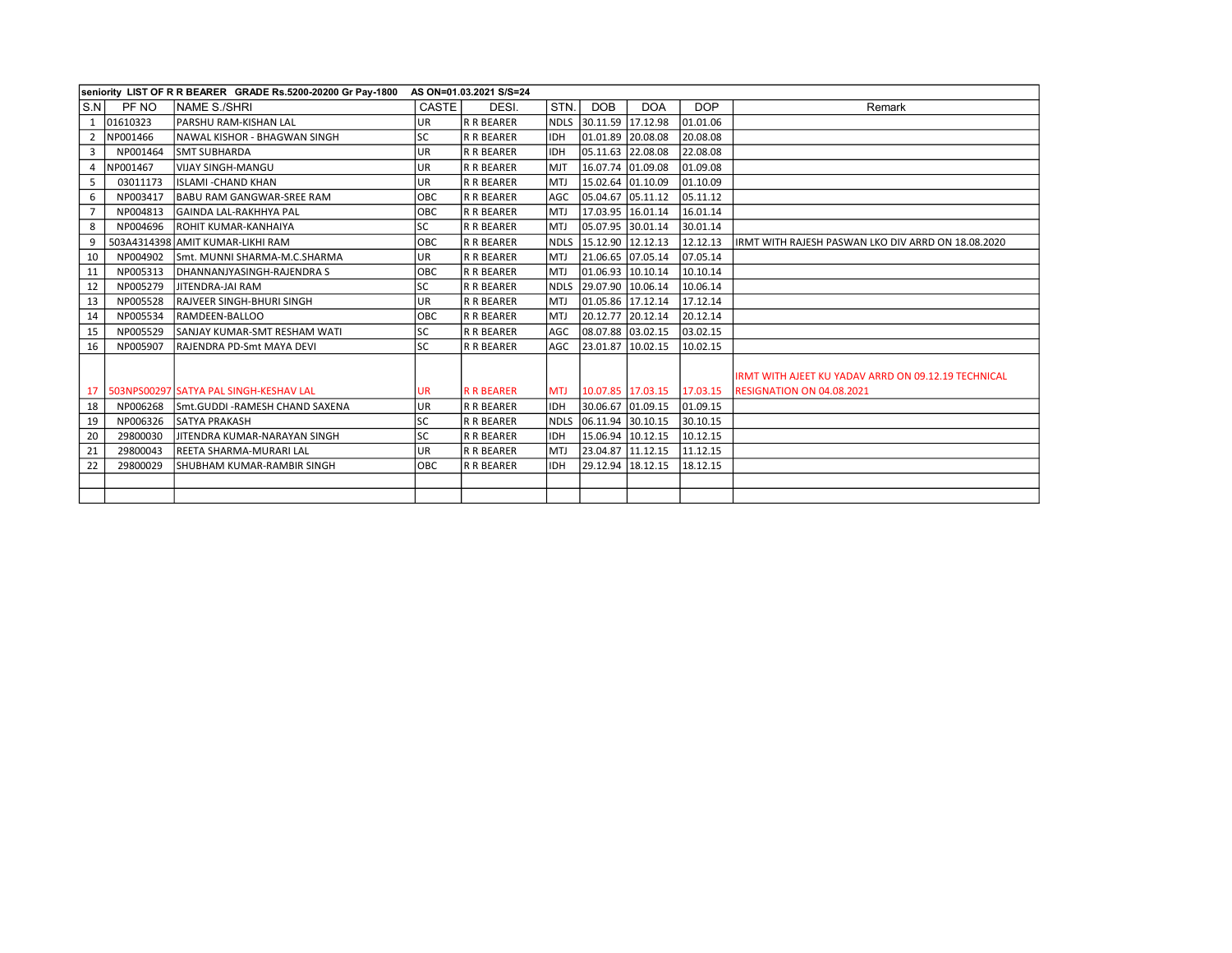|                |          | seniority LIST OFSAFAIWALA GRADE Rs.5200-20200 Gr Pay-1800S/S=04                       |              | AS ON 01.03.2021    |             |                        |                   |                  |                                                        |
|----------------|----------|----------------------------------------------------------------------------------------|--------------|---------------------|-------------|------------------------|-------------------|------------------|--------------------------------------------------------|
| S.N            | PF NO    | NAME S./SHRI                                                                           | CASTE        | DESI.               | STN.        | <b>DOB</b>             | <b>DOA</b>        | <b>DOP</b>       | Remark                                                 |
| $\mathbf{1}$   | 15570990 | RAMJI LAL- CHIRANJI                                                                    | SC           | S/WALA              | <b>IDH</b>  | 04.10.63 30.12.84      |                   | 24.03.03         |                                                        |
| $\overline{2}$ | 03658430 | RADHEY SHYAM- UDHA                                                                     | SC           | S/WALA              | AGC         | 05.08.64 24.03.86      |                   | 01.01.06         |                                                        |
| 3              | NP000010 | MAHENDRA KUMAR- TEJ BAHADUR                                                            | OBC          | S/WALA              | AGC         | 15.08.87 23.01.16      |                   | 23.01.16         |                                                        |
|                |          |                                                                                        |              |                     |             |                        |                   |                  |                                                        |
|                |          |                                                                                        |              |                     |             |                        |                   |                  |                                                        |
|                |          |                                                                                        |              |                     |             |                        |                   |                  |                                                        |
|                |          | seniority LIST OF P/MAN GRADE Rs.5200-20200 Gr Pay-1800 S/S=08 AS ON 01.03.2021        |              |                     |             |                        |                   |                  |                                                        |
| S.N            | PF NO    | <b>NAME S./SHRI</b>                                                                    | <b>CASTE</b> | DESI.               | STN.        | <b>DOB</b>             | <b>DOA</b>        | <b>DOP</b>       | Remark                                                 |
| $\mathbf{1}$   | 03797272 | <b>KISHAN KUMAR- HARI SHANKER</b>                                                      | <b>UR</b>    | P/MAN               | AGC         | 05.05.61               | 27.05.98          | 01.01.06         |                                                        |
| $\overline{2}$ | 03797296 | NEMI SINGH- BHOP SINGH                                                                 | <b>SC</b>    | P/MAN               | AGC         | 12.03.71 27.05.98      |                   | 01.01.06         |                                                        |
| 3              | 03711195 | RAMESH CHAND - KANHIYA LAL                                                             | UR           | P/MAN               | AGC         | 12.12.71 27.05.98      |                   | 01.01.06         |                                                        |
| $\overline{4}$ | 03795251 | SURESH KUMAR-DEVI CHAND                                                                | SC           | P/MAN               |             | NDLS 05.07.77 15.07.98 |                   | 01.01.06         |                                                        |
| 5              | 05877970 | DHARAM SINGH-BRIJEE                                                                    | <b>SC</b>    | P/MAN               | <b>NDLS</b> | 08.05.74 20.05.99      |                   | 01.01.06         |                                                        |
| 6              | NP003557 | CHHITAR SINGH-OM PRAKASH                                                               | UR           | P/MAN               | <b>NDLS</b> | 05.07.87 08.06.13      |                   | 08.006.13        |                                                        |
|                |          |                                                                                        |              |                     |             |                        |                   |                  |                                                        |
|                |          |                                                                                        |              |                     |             |                        |                   |                  |                                                        |
|                |          | seniority LIST OF RR/ATTENDENT GRADE Rs.5200-20200 Gr Pay-1800 S/S=01 AS ON 01.03.2021 |              |                     |             |                        |                   |                  |                                                        |
| S.N            | PF NO    | NAME S./SHRI                                                                           | CASTE        | DESI.               | STN.        | <b>DOB</b>             | <b>DOA</b>        | <b>DOP</b>       | Remark                                                 |
| 1              | 03817751 | RAMESH KUMAR-CHAKKI LAL                                                                | <b>SC</b>    | <b>RR/ATTENDENT</b> | <b>NDLS</b> | 26.01.70 20.02.96      |                   | 01.01.06         |                                                        |
|                |          |                                                                                        |              |                     |             |                        |                   |                  |                                                        |
|                |          |                                                                                        |              |                     |             |                        |                   |                  |                                                        |
|                |          | seniority LIST OF YKC/HELPER GRADE Rs.5200-20200 Gr Pay-1800 S/S=08 AS ON 01.03.2021   |              |                     |             |                        |                   |                  |                                                        |
| S.N            | PF NO    | NAME S./SHRI                                                                           | CASTE        | DESI.               | STN.        | <b>DOB</b>             | <b>DOA</b>        | <b>DOP</b>       | Remark                                                 |
| 1              | 15563960 | SAUDAN SINGH- MAHENDRA SINGH                                                           |              | H/K                 | AGC         | 01.01.63 18.07.83      |                   | 01.01.06         |                                                        |
| $\overline{2}$ | 15572584 | <b>RAJ KUMAR-JAYANTI</b>                                                               | UR           | YKC/HELPER          | AGC         | 02.01.59 27.10.87      |                   | 01.01.06         |                                                        |
| 3              | 03659215 | LAKHMI CHANDRA-RAM DAYAL                                                               | ST           | Crane Kh            | AGC         | 14.10.63 22.03.88      |                   | 01.01.06         |                                                        |
| 4              | 03790496 | MAHABIR-RAM CHARAN                                                                     | UR           | YKC/HELPER          |             | NDLS 10.01.74 07.06.96 |                   | 01.01.06         |                                                        |
| 5              | 03790526 | REHAMAT ULLA-KHAN MOHAMMAD                                                             | UR           | YKC/HELPER          | <b>NDLS</b> | 01.01.70 12.08.96      |                   | 01.01.06         | idmt with ashok kumar asstt/jhs div reld on 10-09-2021 |
| 6              | NP002082 | <b>AJAY SINGH-DILIP SINGH</b>                                                          | UR           | YKC/HELPER          |             | NDLS 07.08.88 16.12.10 |                   | 16.12.10         |                                                        |
| $\overline{7}$ | NP000606 | <b>DESH RAJ-JILA SINGH</b>                                                             | UR           | YKC/HELPER          |             | NDLS 10.02.80 20.02.08 |                   | 20.02.08         | Tfr to IRPMU                                           |
| 8              | NP005291 | SURENDRA SINGH - CHANDRA PAL                                                           |              | KH                  | AGC         | 07.07.87               |                   | 28.1108 31.07.14 |                                                        |
| 9              |          | 333J0500040 ASHOK KUMAR-LAL CHANDRA                                                    | UR           | <b>ASSTT</b>        |             | NDLS 27.03.76 31.05.05 |                   |                  | IDMT WITH REHMAT ULL ARRD ON 10.08.2021                |
|                |          | seniority LIST OF PEON GRADE Rs.5200-20200 Gr Pay-1800 S/S=01 AS ON 01.03.2021         |              |                     |             |                        |                   |                  |                                                        |
| S.N            | PF NO    | NAME S./SHRI                                                                           | CASTE        | DESI.               | STN.        | <b>DOB</b>             | <b>DOA</b>        | <b>DOP</b>       | Remark                                                 |
|                |          |                                                                                        |              |                     |             |                        |                   |                  |                                                        |
|                |          |                                                                                        |              |                     |             |                        |                   |                  |                                                        |
|                |          | seniority LIST OF BOX BOY GRADE Rs.5200-20200 Gr Pay-1800 S/S=03 AS ON 01.03.2021      |              |                     |             |                        |                   | <b>DOP</b>       |                                                        |
| S.N            | PF NO    | NAME S./SHRI                                                                           | <b>CASTE</b> | DESI.               | STN.        | <b>DOB</b>             | <b>DOA</b>        |                  | Remark                                                 |
| $\mathbf{1}$   | 04199741 | <b>GHAN SHYAM-CHANDAN SINGH</b>                                                        | <b>SC</b>    | <b>BOX BOY</b>      | <b>MTJ</b>  |                        | 28.02.60 01.01.84 | 01.01.06         |                                                        |
| $\overline{2}$ | 03666682 | JAGDISH-SURJAN                                                                         | ST           | <b>BOX BOY</b>      |             | NDLS 07.02.62 14.02.84 |                   | 01.01.06         |                                                        |
| 3              | 03433547 | HEMANT SINGH-HARDAYAL SINGH                                                            | UR           | <b>BOX BOY</b>      |             | NDLS 01.07.66 21.09.89 |                   | 01.01.06         |                                                        |
| 4              | 00559285 | RAJENDRA SINGH POORAN                                                                  | UR           | <b>BOX BOY</b>      | AGC         | 01.01.75 26.09.97      |                   | 01.01.06         | M/ U TFR MED DEPTT.                                    |
| 5              | NP003684 | KRISHAN GOPAL-SUKHA RAM                                                                | UR           | <b>BOX BOY</b>      |             | AGC 30.11.94 05.08.13  |                   | 05.08.13         |                                                        |
| 6              | NP004048 | SRI PAL SINGH-BHIKAM PAL SINGH                                                         | <b>OBC</b>   | <b>BOX BOY</b>      |             | AGC 35.04.83 3.11.13   |                   | 13.11.13         |                                                        |